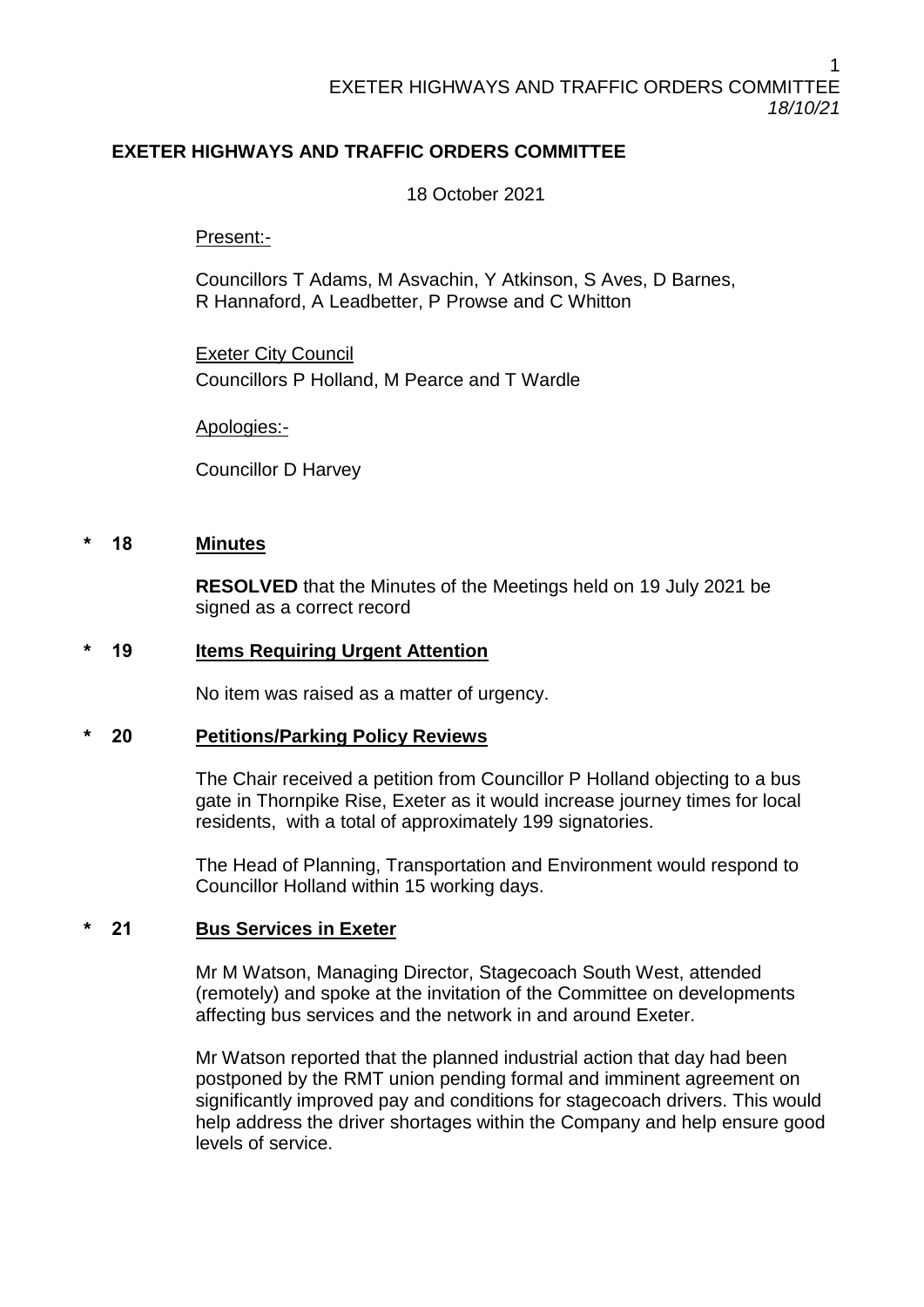2 EXETER HIGHWAYS AND TRAFFIC ORDERS COMMITTEE 18/10/21

Mr Watson responded to Members' questions as follows:

- Stagecoach's commitment to ensure the safety and welfare of its drivers with clear notices for passengers, use of CCTV and voice recording on some buses, and training to help avoid conflict and reduce confrontation;
- the County Council's liaison with Stagecoach as a key partner on the Bus Service Improvement Plan (BSIP) for the area which could result in additional resources of up to £32 million on which further public consultation would take place during November – January 2022 following announcement of the Government allocation; and BSIP development proposals would relate to bus frequency within key corridors/routes across Devon, off-peak and rural services, and multi modal ticketing for example;
- in terms of accuracy of information for passengers the Company App and Website were good sources of real time data linking with the telematic technology on all buses and any cancellation would normally be reported on the app and website with 24 Hours' notice; and delays were usually as a result of congestions and road works etc; and
- the Company would also look at the system to see if there was any manual overwrites to make better use of the bus station PA system.

The Chair thanked Mr Watson for his attendance and answers to Members' questions.

## **\* 22 Bus Shelters in Exeter**

The Committee considered the Report of the Head of Planning, Transportation and Environment (PTE/21/35) on an update on Clear Channel's progress with bus shelter replacement installations. It also included a possible priority list for additional shelters - those free under the contract plus those purchased from the County Council's digital revenue share. The current programme, subject to County Highways approval, was attached as an appendix and officers reported on the updated list.

The Chair had met with officers and agreed a recommended priority list of shelters to be acquired either as free shelters under the terms of the contract or purchased from the County Council's share of digital revenue.

Local members' comments and discussion points with officers included:

- a request for the prompt replacement of the shelter in Queen Street/Union Road which had been damaged as a result of a road traffic collision;
- report back on Clear Channel's application for categorisation as a 'statutory undertaking,' which, through the use of more automated systems, would simplify the highway approval process for shelter installations; and
- further consideration of priority for shelters in Gloucester Road, and Exwick/Foxhayes near the health centre.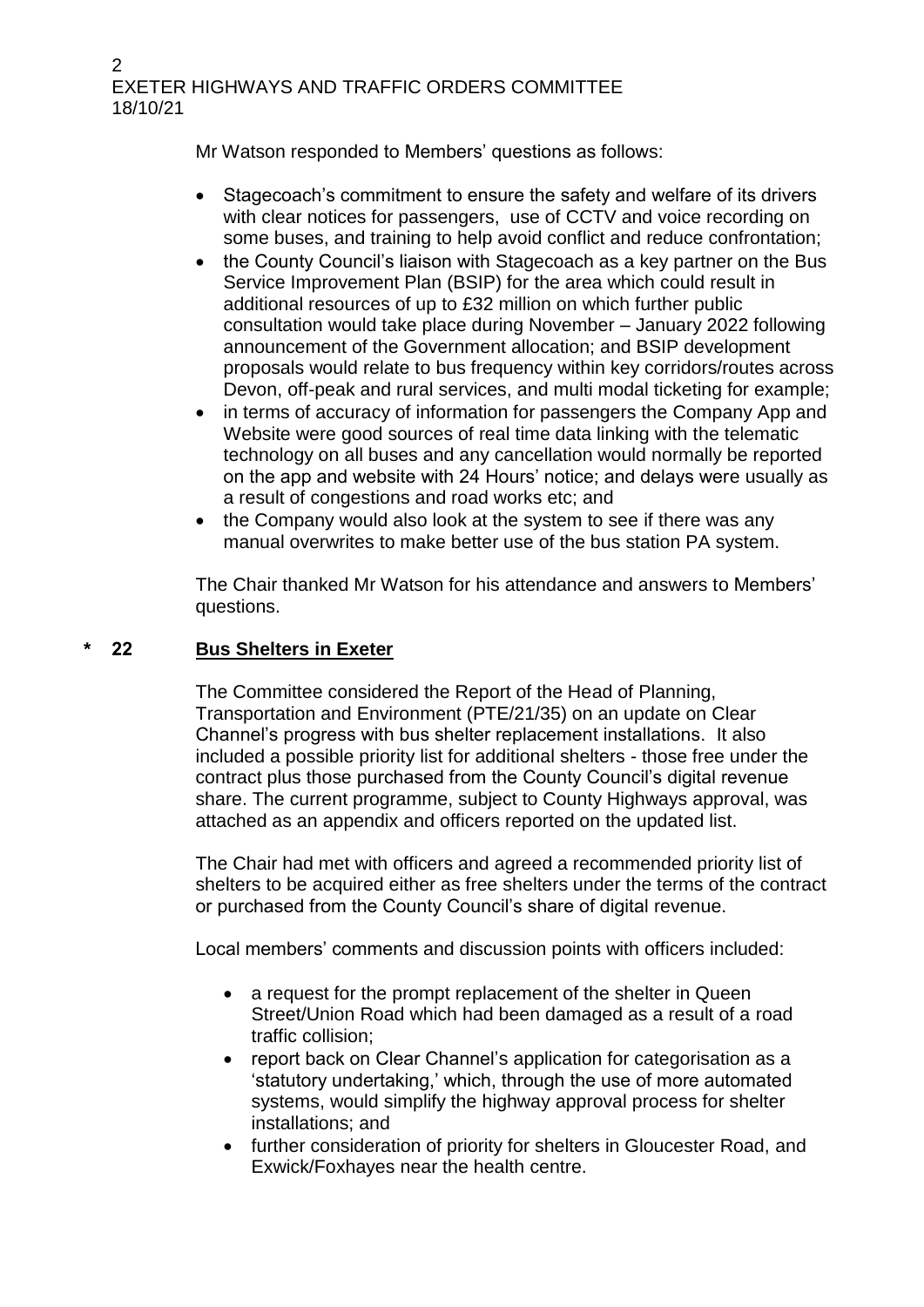It was **MOVED** by Councillor Y Atkinson and **SECONDED** by Councillor C Whitton and

**RESOLVED** that the progress with pursuing the bus shelter installation programme be noted and subject to consideration of the above requests the priority list for additional shelters - those free under the contract plus those purchased from the County Council's digital revenue share be agreed.

# **\* 23 Air Quality, Congestion and Road Changes**

(An item raised by Councillor P Holland in accordance with Standing Order 23(2))

Councillor Holland reported his views in regard to the traffic calming, pedestrianisation and cycle schemes which had been approved or were subject to review by this Committee. He highlighted the consultation process including the importance of consultation with key partners such as hackney carriage associations and companies and including the Post Office for example, the benefits of the schemes and the significant disbenefits and unintended consequences.

In response the Head of Planning, Transportation and Environment reported on the informal and statutory consultation processes, the approved Exeter Transport Strategy and consequent approval of strategic cycle routes, the benefits of cycling and walking, traffic volume data as a result of the schemes, use of the 'pop up' E9 route and the Government view and policies and alignment with adopted local and national policies.

# **\* 24 Queen Street - Update on Consultation**

The Head of Planning, Transportation and Environment reported on an update on the consultation which had recently closed, the proposed next steps which involved a review of the individual comments received, identification of preferred requirements.

Members' discussion points with the officers included:

- cognisance of the needs of disabled pedestrians including those with visual impairment and reference to the Clear Street Charter;
- the safety audit requirement undertaken on the temporary proposals;
- informal and formal statutory consultation arrangements which included provision for non 'on-line' access; and
- cognisance of the safety issues for College students in the area and consideration of more permanent planters from wood to brick/concrete (provision and maintenance of the planters were supported by local businesses).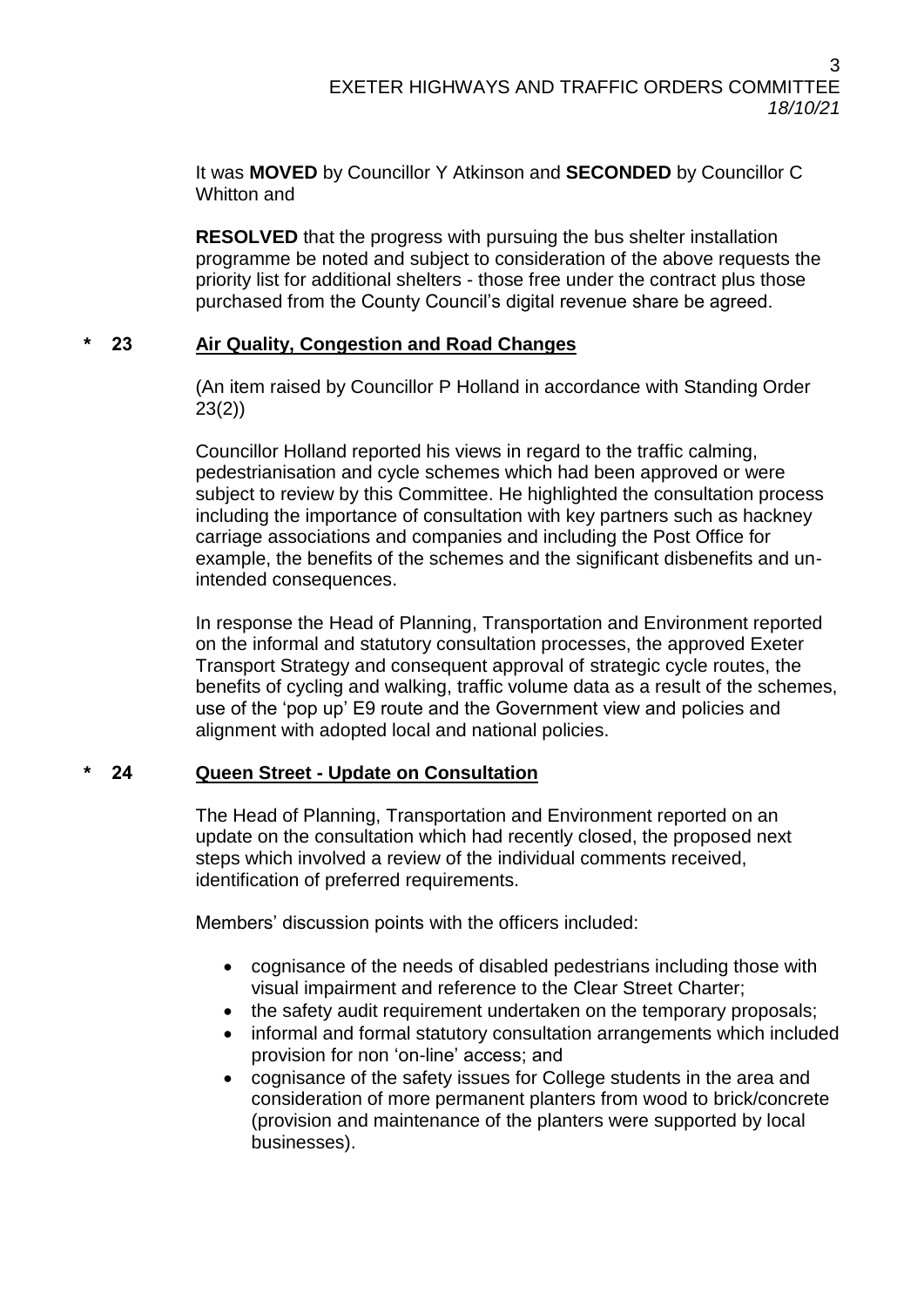EXETER HIGHWAYS AND TRAFFIC ORDERS COMMITTEE 18/10/21

> There would now follow further consultation with the Chair and Local County Council Member by the Head of Service on the next steps and if applicable the advertisement of a Traffic Regulation Order and report to a future meeting, in line with the resolutions agreed at the last meeting of this Committee.

The current position and proposed next steps were noted by the Committee.

## **\* 25 Consultation Update: Sweetbriar Lane/Whipton Lane Roundabout-Advertise TRO**

The Head of Planning, Transportation and Environment reported on the consultation response (approximately 1300 separate representations) on proposed Sweetbrier Lane/Whipton Lane roundabout arrangements, and Whipton Lane/Georges Close and Sweetbrier Lane traffic calming measures.

It was **MOVED** by Councillor D Barnes, **SECONDED** by Councillor M Asvachin and

## **RESOLVED**

(a) that advertisement be approved for

(i) Road humps on Sweetbrier Lane on the northbound and southbound approaches to Whipton Lane/Sweetbrier Lane roundabout;

(ii) Road hump on Whipton Lane; and

(iii) a Traffic Regulation Order for double yellow lines on Whipton Lane

(b) that a decision on constructing any of the above schemes be presented to a future meeting of this Committee.

## **\* 26 Sweetbrier Lane Bidirectional Cycle lane: Exeter North- South Strategic Cycle Route**

The Committee considered the Report of the Head of Planning, Transportation and Environment (PTE/21/36) on a new two-way (bidirectional) cycle route which had been completed on Sweetbrier Lane. The scheme had opened in August 2021 and has been delivered as part of the County Council's Tranche 2 Active Travel Fund measures.

A significant amount of feedback on the changes had been received. In response to this feedback the next steps were being brought to this Committee review.

Members' and Officer discussion points included:

4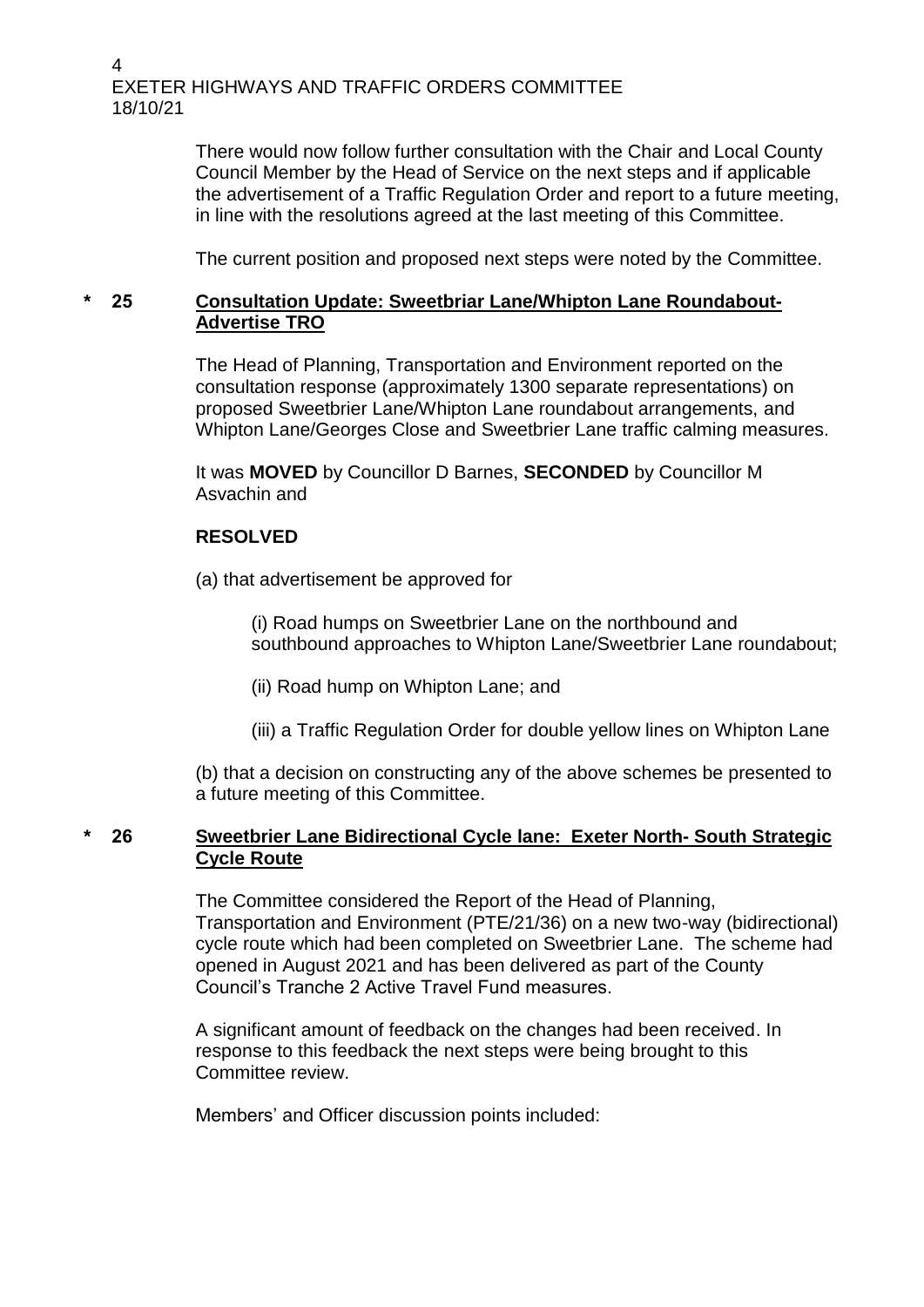- further representations from two Exeter City Councillors referring to safety concerns, the need for an independent safety audit, questions about the period for monitoring and the need for further local consultation/meetings;
- the independence of the current safety audit arrangements in place for all schemes; and
- the support from the local Member and the value of further monitoring (timescale to be agreed) and consideration of additional signing at the side roads.

It was **MOVED** by Councillor D Barnes and **SECONDED** by P Prowse and

# **RESOLVED**

(a) that despite some concerns from residents no changes be made to the current layout and that the situation be monitored and if problems with the location of parked vehicles persist then options be considered and progressed; and

(b) that any future amendments to the scheme be referred to this Committee for approval.

# **\* 27 Stopping up of public highway; Land Adjacent to Millbrook Lane, Exeter**

The Committee considered the Report of the Chief Officer for Highways, Infrastructure Development and Waste (HIW/2161) on a request for an application for a stopping up order under the Highways Act 1980 in relation to a part of the public highway adjacent to Millbrook Lane, Exeter as shown on the drawing attached at Appendix 1 of the Report.

It was **MOVED** by Councillor A Leadbetter, **SECONDED** by Councillor Y Atkinson and

**RESOLVED** that subject to further consultation with Western Power Distribution, the Chair and the local County Councillor:

(a) the extent of highway land adjacent to Millbrook Lane, Exeter, as detailed in Appendix I, be agreed is not needed for public use; and

(b) the Chief Officer for Highways, Infrastructure Development and Waste be authorised to make an application on behalf of Devon County Council, to the magistrates' court for an order under Section 116 of the Highways Act 1980 that the said highway land be stopped up.

## **\* 28 Stopping up of public highway; Land Adjacent to Woodwater Lane, Exeter**

The Committee considered the Report of the Chief Officer for Highways, Infrastructure Development and Waste (HIW/21/61) on request for an application under the Highways Act 1980 for a stopping-up of part of the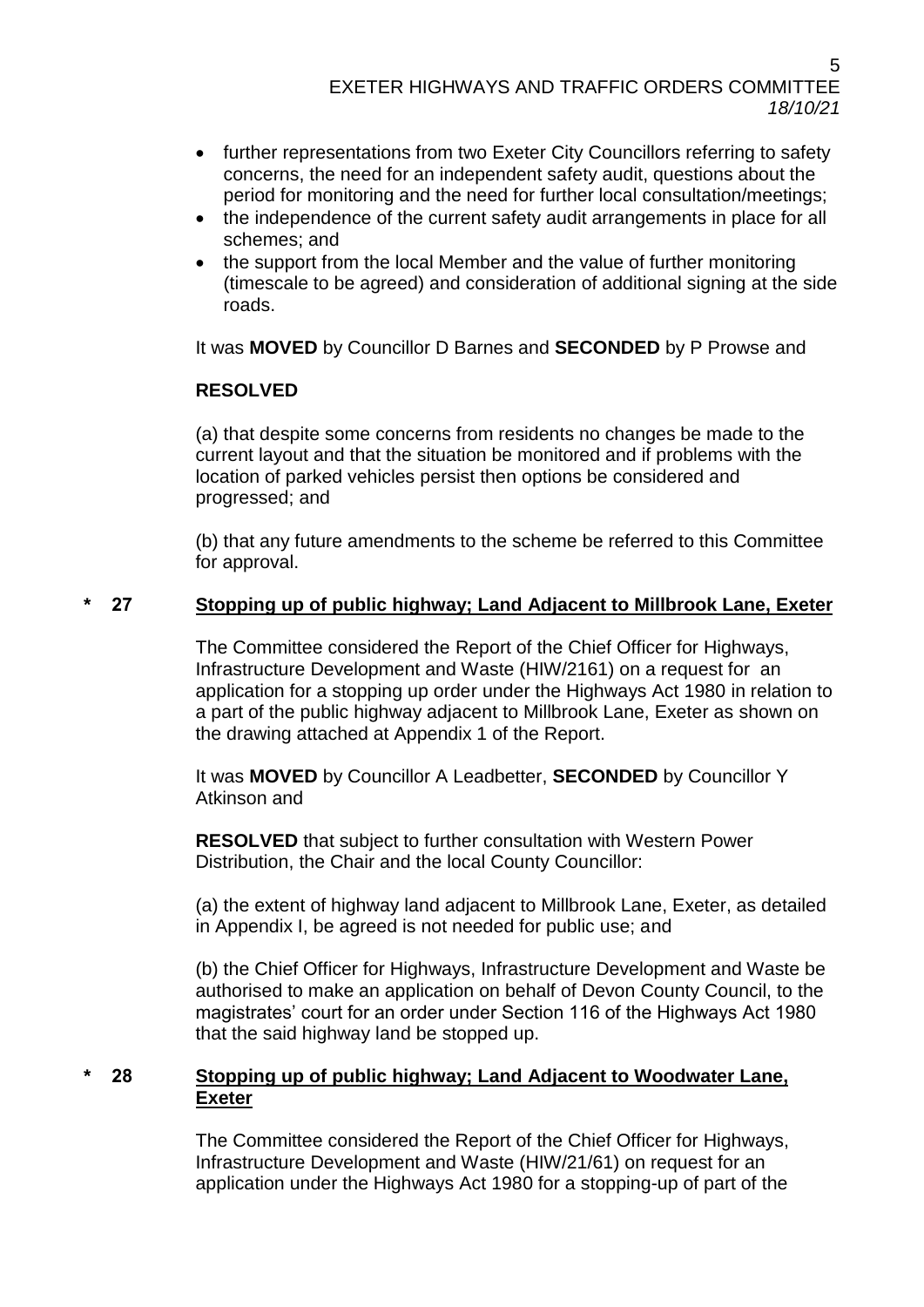6 EXETER HIGHWAYS AND TRAFFIC ORDERS COMMITTEE 18/10/21

> public highway adjacent to Woodwater Lane, Exeter as shown on the drawing attached at Appendix I of the Report.

It was **MOVED** by Councillor M Asvachin, **SECONDED** by Councillor Y Atkinson and

**RESOLVED** that subject to further consultation with Western Power Distribution and the Chair and local County Councillor

(a) the extent of highway land adjacent to Woodwater Lane, Exeter, as detailed in Appendix I, be agreed is not needed for public use; and

(b) the Chief Officer for Highways, Infrastructure Development and Waste be authorised, to make an application on behalf of Devon County Council, to the magistrates' court for an order under Section 116 of the Highways Act 1980 that the said highway land be stopped up.

## **\* 29 Vision Zero SW**

(In accordance with Standing Order 23(2) Councillor Y Atkinson had asked that the Committee consider this matter and is made aware of this offer).

The Committee noted an offer by Vision Zero SW the details of which were as follows:

*"Is there a road safety issue in your neighbourhood? Could it be fixed with a relatively small amount of funding? The Vision Zero South West road safety partnership is launching its 'Call For Ideas' in communities across Devon and Cornwall. We have a total funding pot of £100,000 to support community-led road safety initiatives that will make a real difference to local communities."*

For more details on this scheme, or to apply, visit: <https://visionzerosouthwest.co.uk/call-for-ideas>

#### **\* 30 Actions Taken Under Delegated Powers**

The Committee noted the Report of the Chief Officer for Highways, Infrastructure Development and Waste (HIW/21/63) on actions taken under delegated powers.

#### **\* 31 Dates of Meetings**

17 January 2022, 6 May 2022, 15 July 2022, 14 October 2022, 16 January 2023; and 21 April 2023 (all to start at 10.30 am).

Up-to-date information on dates available on-line at:

<https://democracy.devon.gov.uk/mgCalendarMonthView.aspx?GL=1&bcr=1>